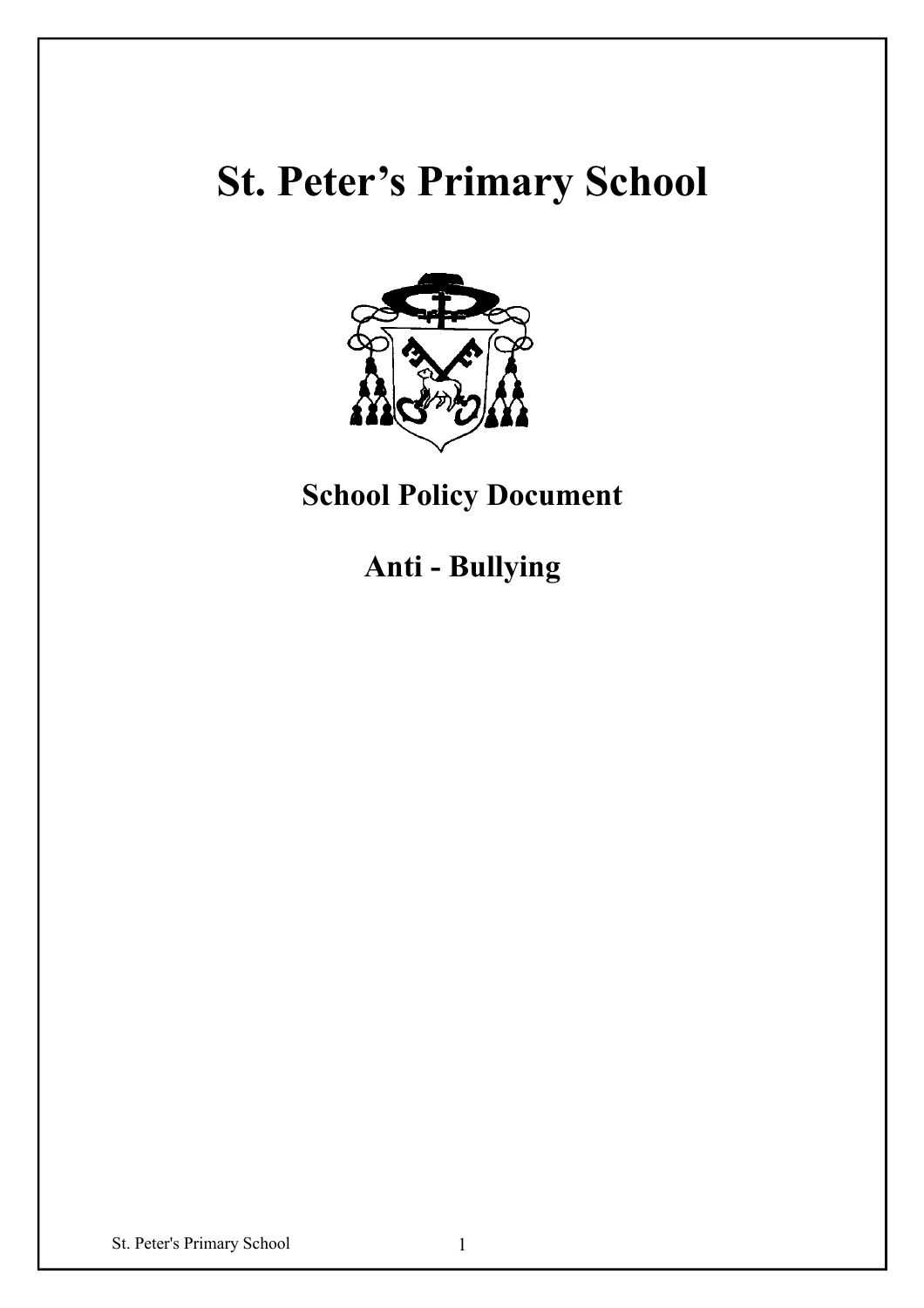## **INTRODUCTION AND RATIONALE**

The staff and governors of St. Peter's Primary School are committed to creating and maintaining a safe and secure environment for all our children. Bullying is an unacceptable form of behaviour which can cause profound emotional and physical harm. St Peter's actively promotes positive interpersonal relationships between all members of the school community.

Our school community shares in the responsibility of promoting an anti-bullying culture and in dealing effectively with bullying behaviour when it does occur. The incidence of bullying behaviour will be much less likely where all members of the school community, teachers, children, parents and ancillary staff co-operate in creating an environment in which all forms of bullying behaviour are rejected.

This policy is closely linked with the school's policies on Pastoral Care, Child Protection, Positive Behaviour, Special Needs, Safe Handling and Acceptable Use of the Internet.

## **POLICY AIM**

The primary aim of this policy is to a) protect the victim and b) change the behaviour of the bully. Bullying behaviour will be dealt with using positive behaviour management to promote an ethos of harmony and mutual respect as reflected in our commitment to Catholic values.

## **Aims and Objectives in relation to bullying behaviour will focus on:**

- the promotion of a whole-school approach to raising awareness of the dangers of bullying
- the right of children to learn free from intimidation or fear
- the development and implementation of strategies which are strongly preventative in nature, in addressing the issue of bullying
- the needs of the victim as being paramount
- defining the procedures to be followed by teaching staff, ancillary staff, children and parents, in relation to an incident of bullying
- Reporting and investigating incidents.

## **DEFINITION**

Bullying includes the repeated use of –

- (a) any verbal, written or electronic communication,
- (b) any other act, or
- (c) any combination of those,

by a pupil or a group of pupils against another pupil or group of pupils, with the intention of causing physical or emotional harm to that pupil or group of pupils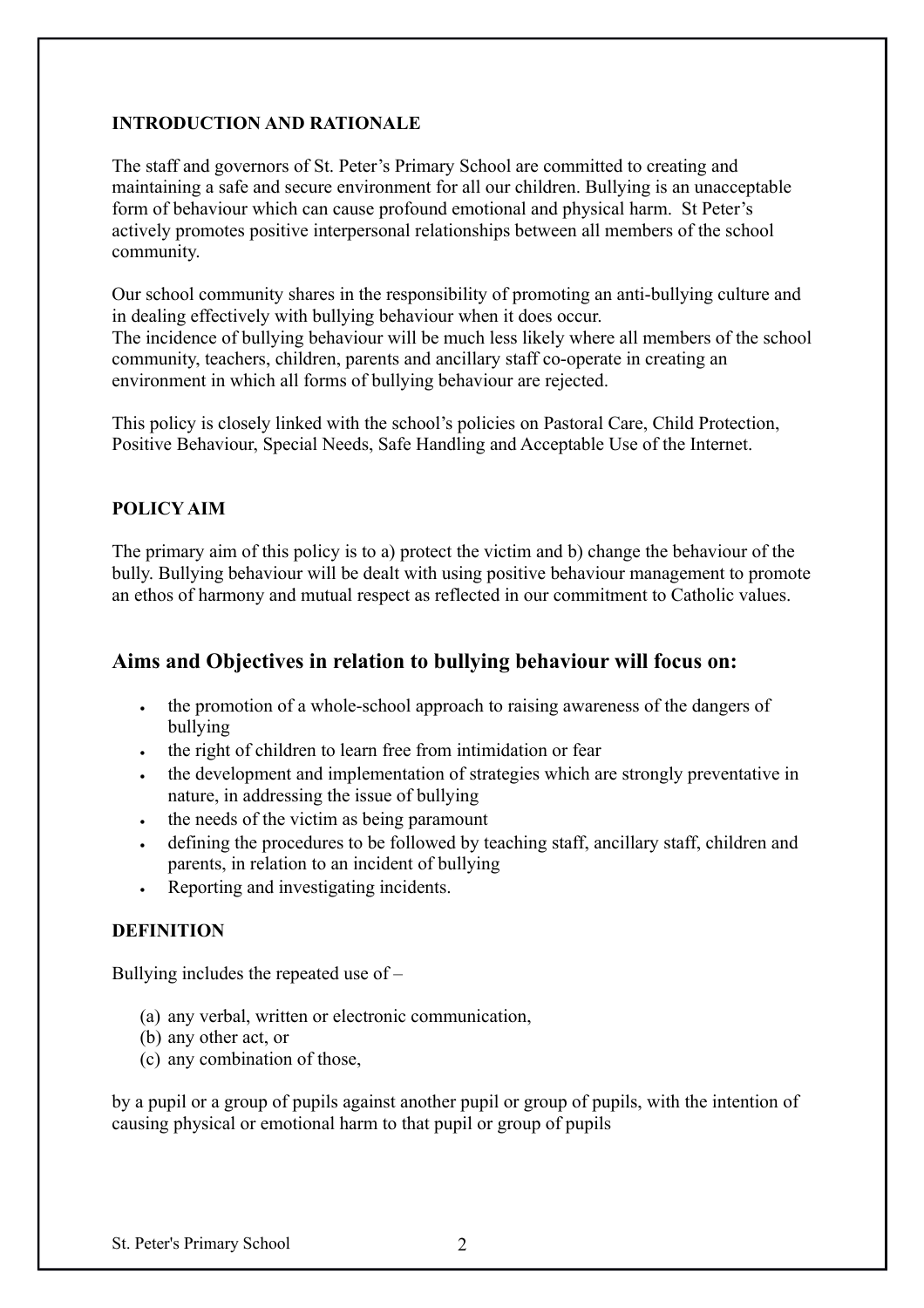| PHYSICAL BULLYING                                                                                                                                                                                                                                                                                                            | <b>VERBAL BULLYING</b>                                                                                                                                                                                                                                                                                                                                                                                                                         |  |
|------------------------------------------------------------------------------------------------------------------------------------------------------------------------------------------------------------------------------------------------------------------------------------------------------------------------------|------------------------------------------------------------------------------------------------------------------------------------------------------------------------------------------------------------------------------------------------------------------------------------------------------------------------------------------------------------------------------------------------------------------------------------------------|--|
| e.g. hitting; pushing; kicking; tripping;<br>spitting; hair pulling; throwing things;<br>interfering with another's property by<br>stealing / hiding / damaging / intruding<br>upon it;<br>- extortion / threatening demands for<br>money or other items<br>- writing or drawing offensive notes /<br>graffiti about another | e.g. name calling; insulting or offensive<br>remarks; accusing; taunting; put downs<br>- ridiculing another's appearance/way of<br>speaking/disability/personal<br>mannerisms/race/colour/religion;<br>- humiliating another publicly<br>- spreading malicious or nasty rumours;<br>threatening; intimidation; mocking; sarcasm                                                                                                                |  |
| <b>EMOTIONAL BULLYING</b>                                                                                                                                                                                                                                                                                                    | <b>CYBER BULLYING</b>                                                                                                                                                                                                                                                                                                                                                                                                                          |  |
| e.g. excluding/shunning others from group<br>activity/social setting or play;<br>- belittling another's abilities or<br>achievements;<br>- menacing looks/stares;<br>- rude signs or gestures                                                                                                                                | e.g. misuse of e-mails, images, text, blogs,<br>tweets, forums and chat rooms to hurt<br>/embarrass/demean/harass/provoke or<br>humiliate another using perceived anonymity<br>- misuse of mobile phones by text messaging<br>/calls or images - again to hurt /embarrass<br>/demean /harass /provoke or humiliate another<br>using perceived anonymity<br>- unauthorised publication or manipulation of<br>private information; impersonation |  |

# **These categories may be inter-related**

Signs of stress in pupils which may indicate Bullying

- Child's unwillingness to attend school / lateness / erratic attendance.
- Avoidance, hanging back from playground or staying late at school.
- Deterioration of work or mislaid books, money, equipment or belongings / under achievement.
- Spurious illness / non specific pains, headaches, tummy upsets, withdrawn, loss of appetite.
- Nail biting / flinching / forgetfulness / distractibility.
- Impulsive hitting out / out of character temper, flare up or restlessness / sudden aggressiveness.
- Stresses manifested at home bed wetting / insomnia / nightmares / restlessness and irritability.
- Reluctance to sit beside or near certain pupils / hesitant to walk home.

(N.B. whilst these behaviours may be symptomatic of other problems – bullying may be one reason)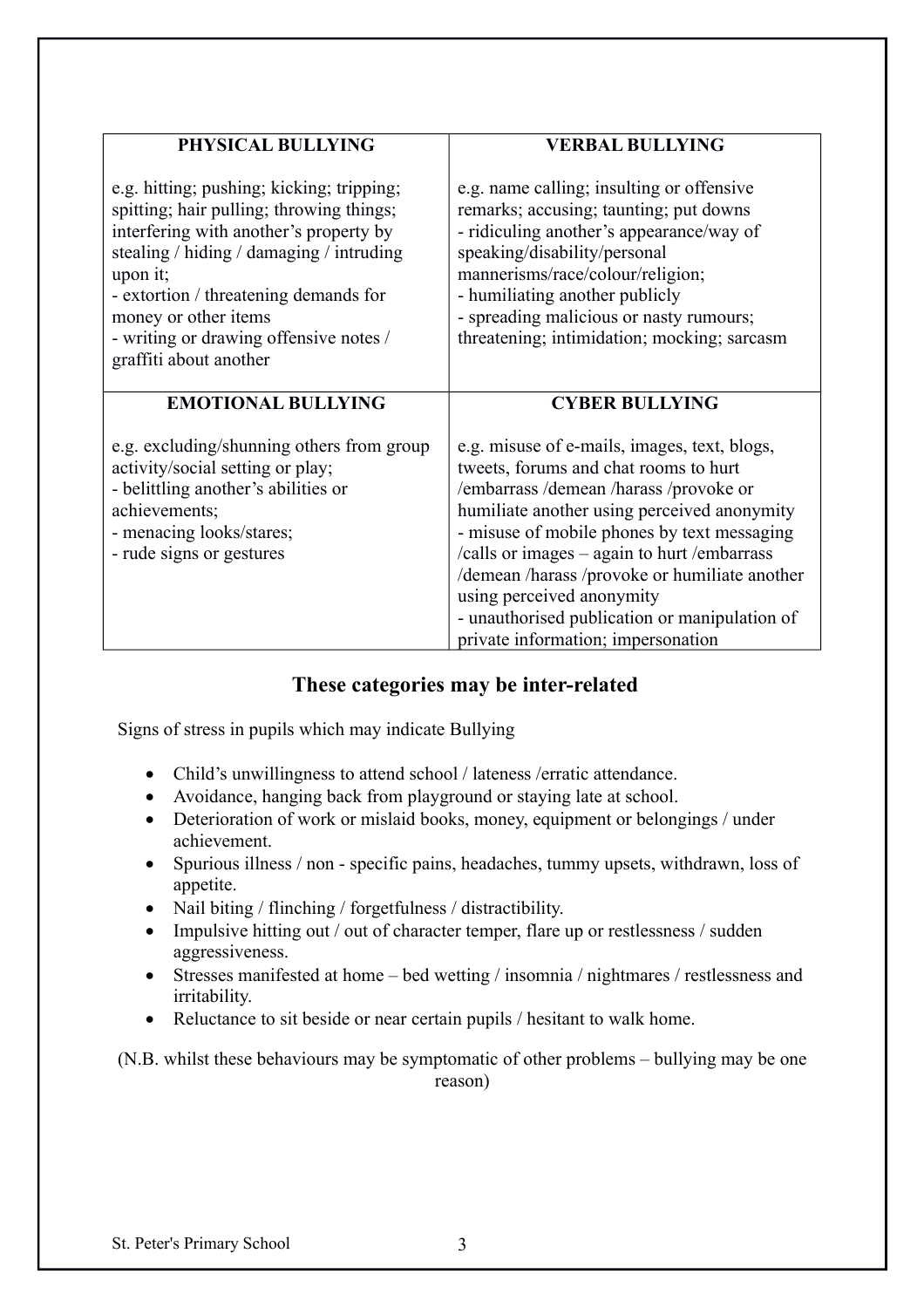# **Special Educational Needs**

All staff are aware that some learners with special educational needs may not recognise bullying behaviour or be able to identify the child who is using the bullying behaviour. This may include children with sensory impairment and children with social and behavioural difficulties. Some of these children will require specific communication support to state how they are feeling. A range of tools are used to counter prejudice and foster a positive ethos. These include:

- Posters
- Drama / role play activities
- On line activities
- Support buddies
- A quiet place to talk
- Assemblies with a focus on different needs
- All staff visible and available outside of classroom

# **PROCEDURES FOR DEALING WITH BULLYING**

The 2003 Statutory Requirements (Education & Libraries NI Order) requires schools to "encourage **good behaviour and respect for others**" and in particular **prevent** all forms of bullying**.**

When dealing with bullying behaviour the school will aim to:

- 1. Stop the bullying behaviour.
- 2. Protect and support the bullied pupil.
- 3. Change the attitude and behaviour of the bully.

In St. Peter's Primary School if any type of bullying is reported, the following strategies will be implemented by staff;

# **PREVENTATIVE MEASURES**

Preventative strategies have a high priority in minimising bullying. The theme of bullying will be specifically addressed across a number of subject areas;

- in Religious Education through Grow in Love / Alive-O and assemblies dealing with respect for others and Catholic / Christian values
- in Literacy through the use of stories, plays and poems
- in Drama through the use of role play
- in Art through reflective illustrations
- in PDMU including the use of the Living Learning Together Programme
- Circle Time will be used in classes to enhance and encourage co-operation among children and to provide a safe and secure atmosphere in which children can raise issues of concern
- Through the 'hidden curriculum' through our everyday interactions with colleagues, children and parents.
- Outside agencies, School Council, Parental Links, Newsletters, Website, Counselling Provision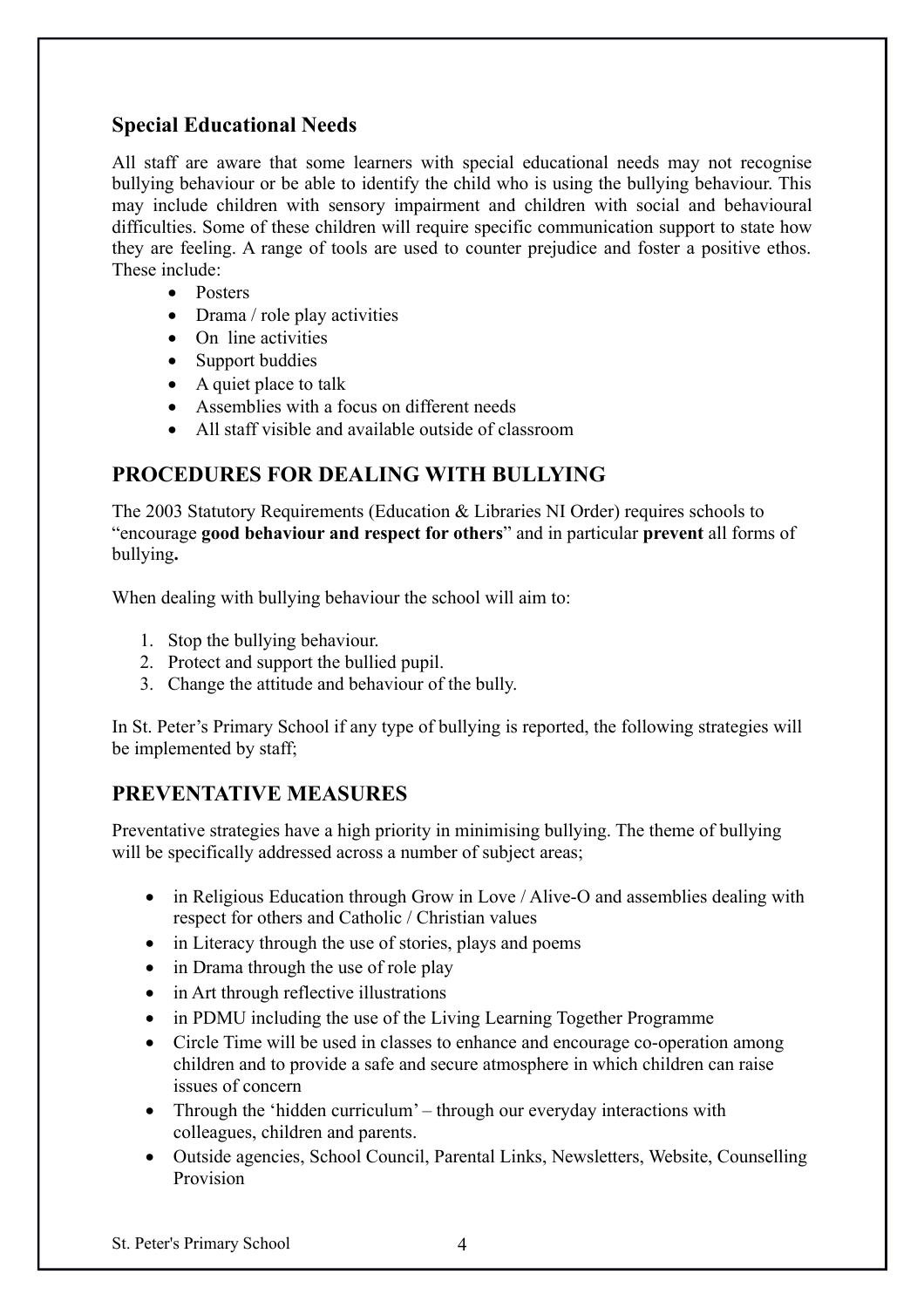# **INDIVIDUAL RESPONSIBILITIES**

All members of the school community have a key role in promoting, implementing and supporting the Anti-Bullying policy of St. Peter's Primary School. It is important that there is a collaborative whole school approach to address any difficulties which may be encountered. Everyone should work together to create a safe, happy and anti-bullying environment.

## **Staff should:**

- Provide a safe, secure and caring environment.
- Promote and sustain good behaviour.
- Listen to all reports of bullying.
- Address each situation in line with procedures, remain neutral, identify those involved, work on finding a solution to disagreement, agree action,
- $\bullet$  Inform SMT, Vice Principal, Principal.
- Ensure Incidents are recorded
- Work collaboratively with all relevant members of the school community, developing positive partnerships with parents.
- Follow up meeting / discussion to ascertain if solution has been effective or not
- Follow sanctions / measures which are set out in Positive Behaviour Policy

## **Pupils should:**

- Report all incidents of bullying (if a child is being bullied or is another pupil is being bullied – TELL SOMEONE)
- Follow the school's code of conduct.
- Avoid inappropriate behaviour which might be considered as bullying.
- Be respectful and supportive to others.

#### **Parents should:**

- Work in partnership with the school.
- Advise their children to report any concerns to a member of staff.
- Discourage behaviours which might be considered as bullying.
- Stress to their children that retaliation is not helpful.
- Contact the School Secretary to arrange an appointment with the child's class teacher to discuss concerns.
- Co-operate with the school, if their child/children are accused of bullying, try to ascertain the truth and point out the implications of bullying, both for the children who are bullied and for the bullies themselves.
- Accept their role in dealing with bullying behaviours which occur outside the school so that they do not interfere with effective learning and teaching during the school day.

## **Date of implementation:October 2017 Review: 2019**